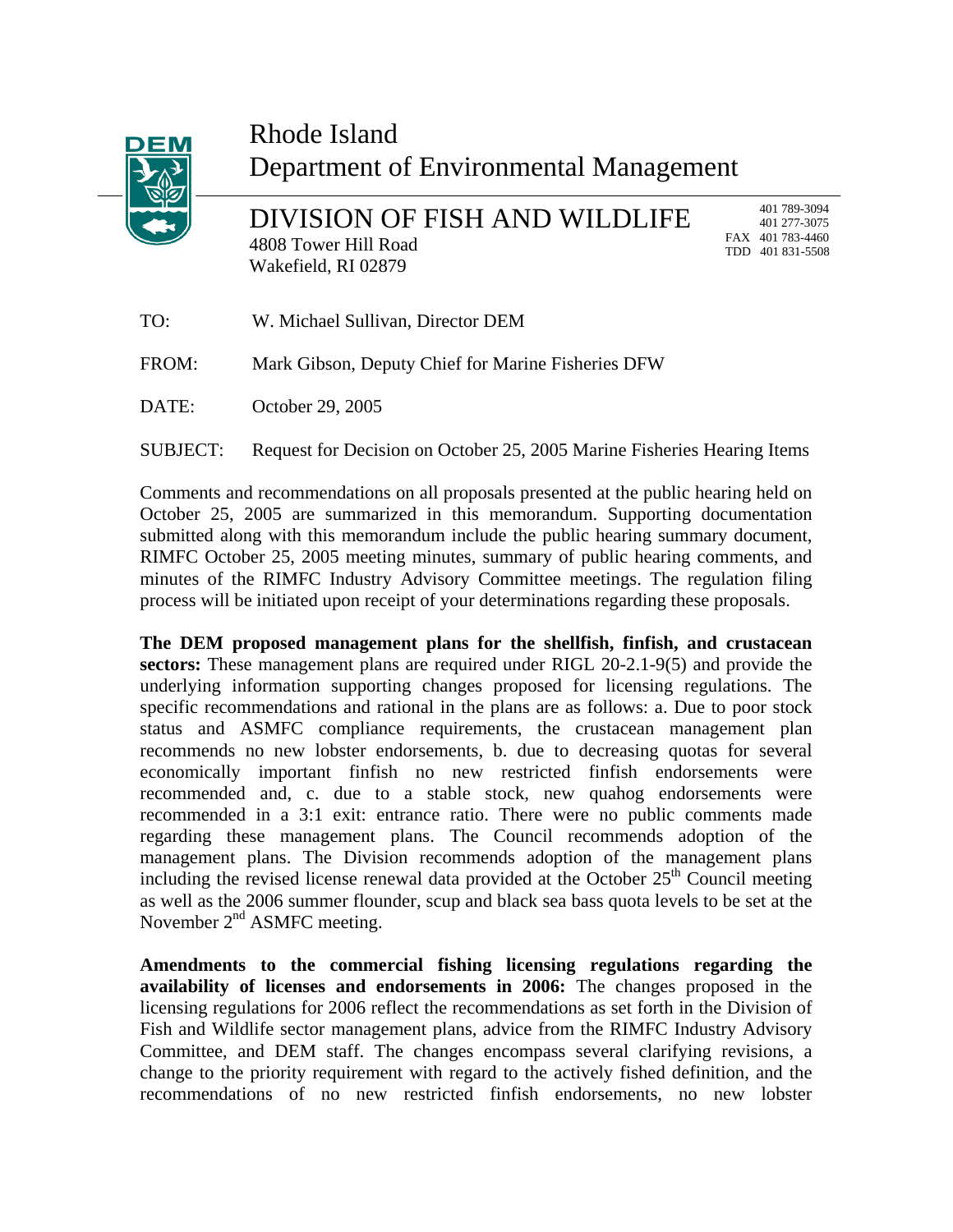endorsements, and new quahog endorsements in a 3:1 exit: entrance ratio. Two public comments were received, one from the RI Shell fishermen's Association, and one from the RI Lobstermen's Association, both in support of the changes. The Council recommended adoption of the licensing changes as submitted. The Division recommends adoption of the licensing changes as proposed provided there is close monitoring of the shellfish sector. I note that the shellfish license regulations provide for unlimited access to student licenses and automatic upgrades for matriculating students. This, in addition to 3:1 exit entry for non-renewed licenses, could lead to excessive effort in the future. As the SAFIS dealer reporting system is extended to state licenses dealers, we will have the ability to track shellfish transactions and fishing effort in that sector.